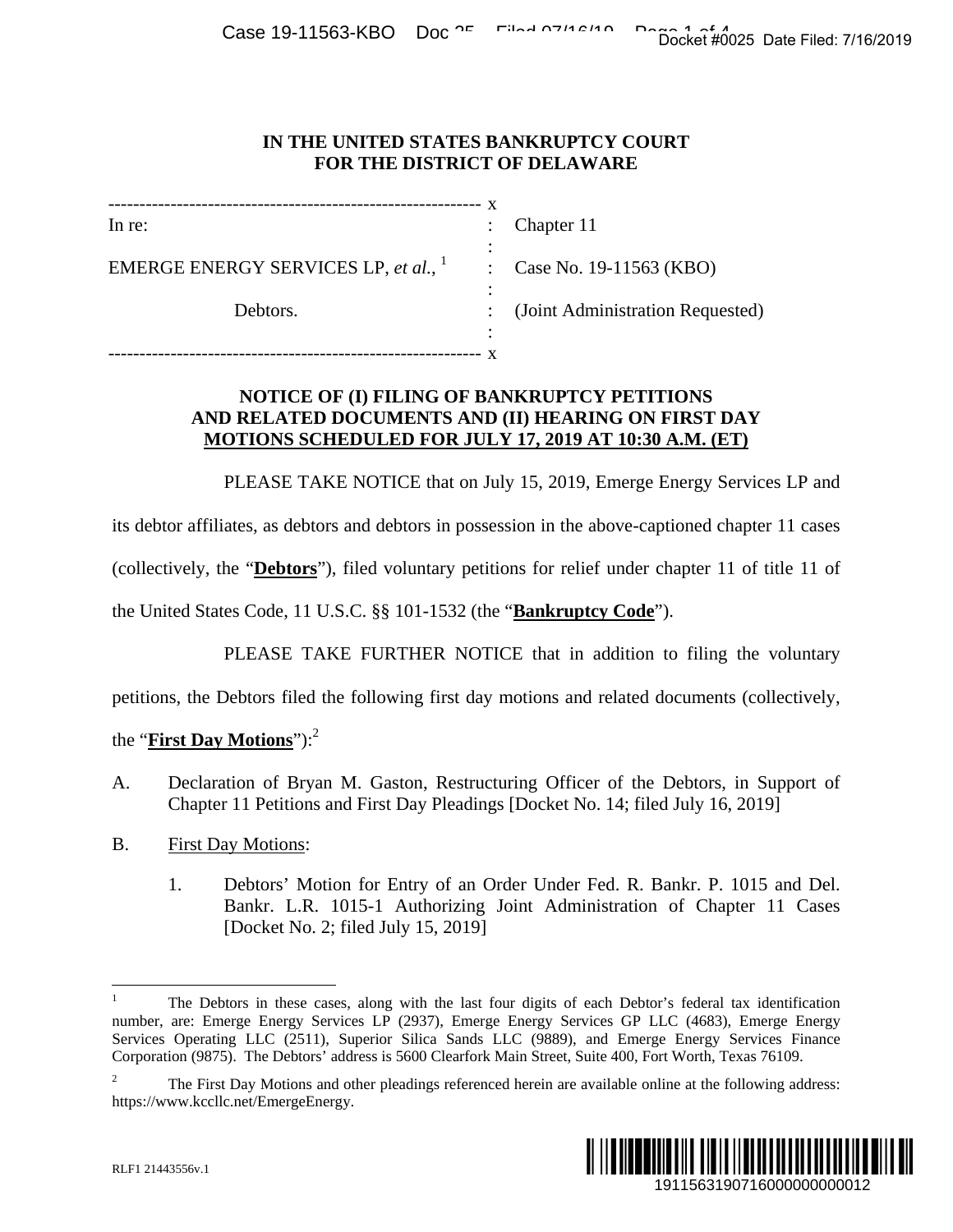- 2. Debtors' Application for Entry of an Order Appointing Kurtzman Carson Consultants LLC as Claims and Noticing Agent *Nunc Pro Tunc* to the Petition Date [Docket No. 3; filed July 15, 2019]
- 3. Debtors' Motion for Entry of Orders Under 11 U.S.C. §§ 105(a), 363(b),  $507(a)(8)$ , and  $541$  and Fed. R. Bankr. P.  $6003$  and  $6004$  Authorizing Payment of Prepetition Taxes and Fees [Docket No. 6; filed July 15, 2019]
- 4. Debtors' Motion for Entry of Orders Under 11 U.S.C. §§ 105(a), 362(d), 363(b), 364(c) and 503(b) Authorizing Debtors to (I) Pay Their Prepetition Insurance Obligations, (II) Pay Their Prepetition Bonding Obligations, (III) Maintain Their Postpetition Insurance Coverage, (IV) Maintain Their Bonding Program, and (V) Maintain Postpetition Financing of Insurance Premiums [Docket No. 8; filed July 15, 2019]
- 5. Debtors' Motion for Entry of Orders Under 11 U.S.C. §§ 105(a), 363(b) and 363(c) and Fed. R. Bankr. P. 6003 and 6004 Authorizing the Debtors to Continue Their Customer Programs [Docket No. 5; filed July 15, 2019]
- 6. Debtors' Motion for Entry of Orders Under 11 U.S.C. §§ 105(a), 363(b), 506(b), 541, 1107(a), and 1108 and Fed. R. Bankr. P. 6003 (I) Authorizing Debtors to Pay Certain Prepetition Claims of Shippers, Lien Claimants, Royalty Interest Owners, (II) Confirming Administrative Expense Priority of Undisputed and Outstanding Prepetition Orders, and (III) Granting Related Relief [Docket No. 7; filed July 15, 2019]
- 7. Debtors' Motion for Entry of Orders Under 11 U.S.C. §§ 105(a) and 366 (I) Prohibiting Utility Companies from Altering or Discontinuing Service on Account of Prepetition Invoices, (II) Approving Deposit as Adequate Assurance of Payment, and (III) Establishing Procedures for Resolving Requests by Utility Companies for Additional Assurance of Payment [Docket No. 13; filed July 16, 2019]
- 8. Debtors' Motion for Entry of Orders Under 11 U.S.C. §§ 105(a), 362(d), 363(b), 507(a), 541, 553, 1107(a) and 1108 and Fed. R. Bankr. P. 6003 (I) Authorizing (A) Payment of Prepetition Workforce Obligations and (B) Continuation of Workforce Programs on Postpetition Basis, (II) Authorizing Payment of Payroll-Related Taxes, (III) Confirming the Debtors' Authority to Transmit Payroll Deductions, (IV) Authorizing Payment of Prepetition Claims Owing to Administrators, and (V) Directing Banks to Honor Prepetition Checks and Fund Transfers for Authorized Payments [Docket No. 11; filed July 16, 2019]
- 9. Debtors' Motion for Entry of Orders Under 11 U.S.C. §§ 105(a), 345, 363, 503(b), and 507(a), Fed. R. Bankr. P. 6003 and 6004, and Del. Bankr. L.R. 2015- 2 (I) Authorizing Continued Use of Existing Cash Management System, Including Maintenance of Existing Bank Accounts, Checks, and Business Forms, (II) Authorizing Continuation of Existing Deposit Practices, (III) Approving the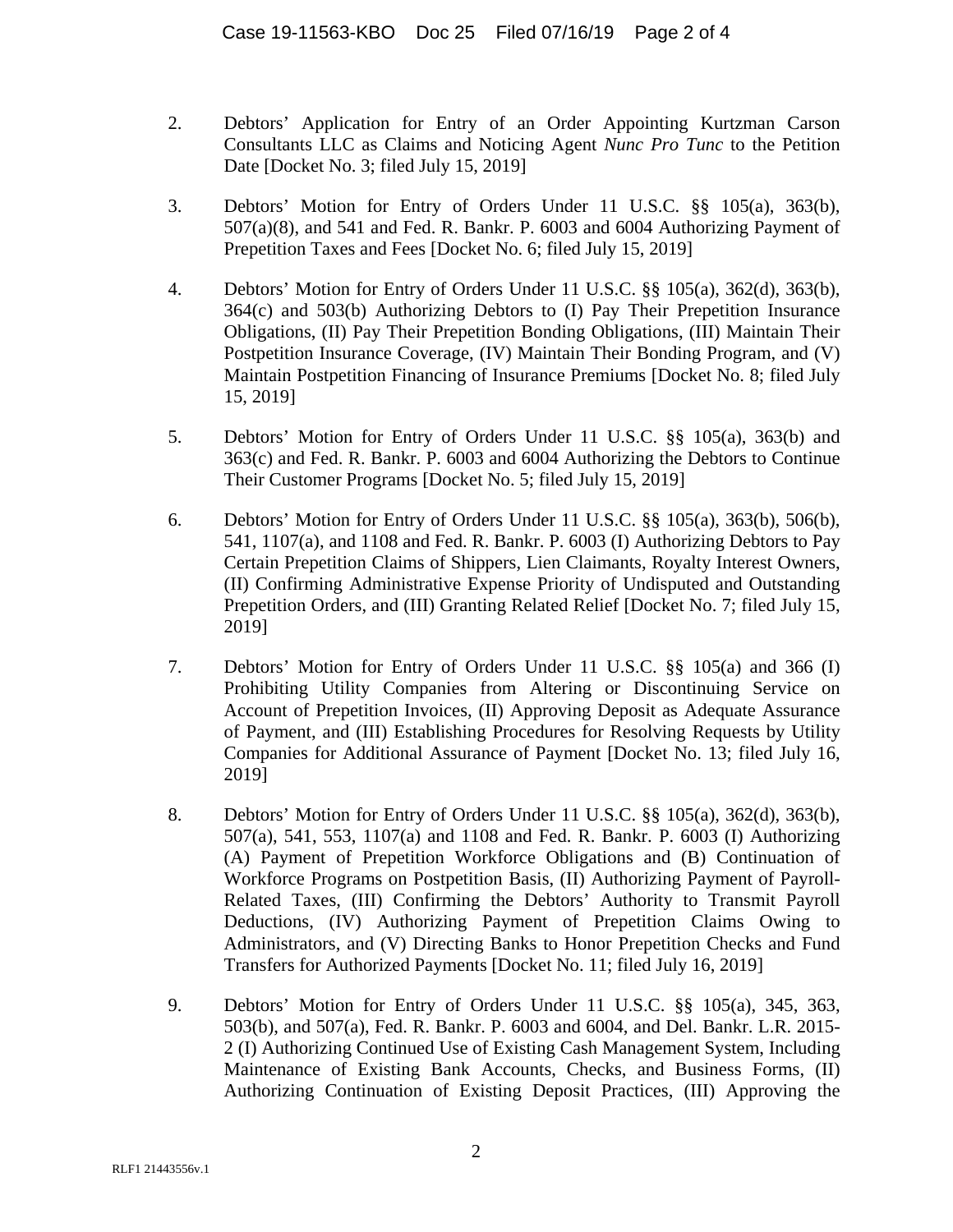Continuation of Intercompany Transactions, and (IV) Granting Administrative Expense Status to Certain Postpetition Intercompany Claims [Docket No. 4; filed July 15, 2019]

- 10. Debtors' Motion (I) Pursuant to 11 U.S.C. §§ 105, 361, 362, 363 and 364 Authorizing the Debtors to (A) Obtain Senior Secured Priming Superpriority Postpetition Financing, (B) Grant Liens and Superpriority Administrative Expense Status, (C) Use Cash Collateral of Prepetition Secured Parties and (D) Grant Adequate Protection to Prepetition Secured Parties; (II) Scheduling a Final Hearing Pursuant to Bankruptcy Rules 4001(b) and 4001(c); and (III) Granting Related Relief [Docket No. 20; filed July 16, 2019]
	- i. Declaration of Adam Dunayer in Support of Motion (I) Pursuant to 11 U.S.C. §§ 105, 361, 362, 363 and 364 Authorizing the Debtors to (A) Obtain Senior Secured Priming Superpriority Postpetition Financing, (B) Grant Liens and Superpriority Administrative Expense Status, (C) Use Cash Collateral of Prepetition Secured Parties and (D) Grant Adequate Protection to Prepetition Secured Parties; (II) Scheduling a Final Hearing Pursuant to Bankruptcy Rules 4001(b) and 4001(c); and (III) Granting Related Relief [Docket No. 21; filed July 16, 2019]
	- ii. Declaration of Bryan M. Gaston in Support of Motion (I) Pursuant to 11 U.S.C. §§ 105, 361, 362, 363 and 364 Authorizing the Debtors to (A) Obtain Senior Secured Priming Superpriority Postpetition Financing, (B) Grant Liens and Superpriority Administrative Expense Status, (C) Use Cash Collateral of Prepetition Secured Parties and (D) Grant Adequate Protection to Prepetition Secured Parties; (II) Scheduling a Final Hearing Pursuant to Bankruptcy Rules 4001(b) and 4001(c); and (III) Granting Related Relief [Docket No. 22; filed July 16, 2019]

PLEASE TAKE FURTHER NOTICE that a hearing with respect to the First Day

Motions is scheduled for **July 17, 2019 at 10:30 a.m. (Eastern Time)** before The Honorable

Karen B. Owens, United States Bankruptcy Judge for the District of Delaware, at the United

States Bankruptcy Court for the District of Delaware, 824 North Market Street, 6<sup>th</sup> Floor,

Courtroom 1, Wilmington, Delaware 19801.